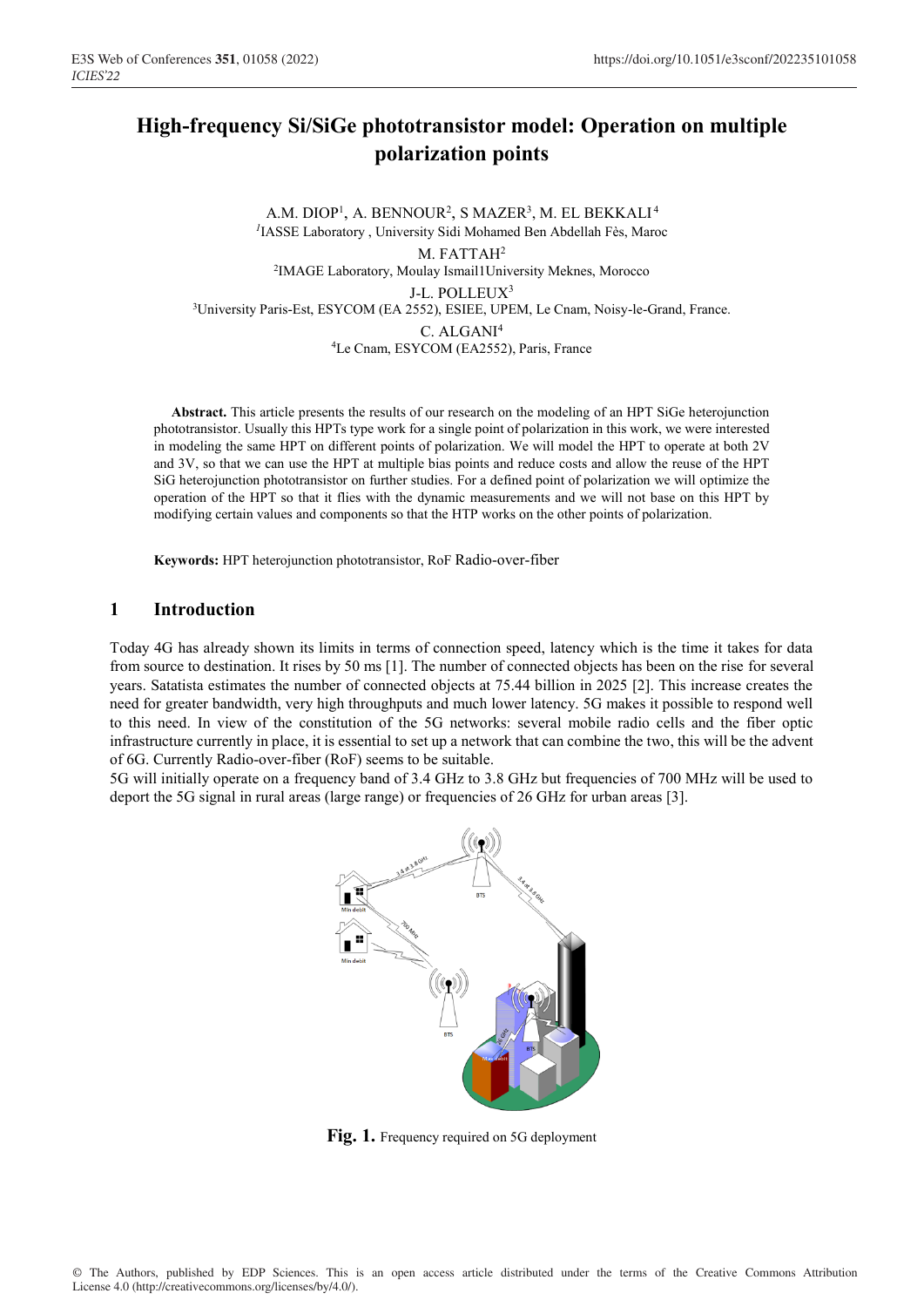In urban areas to guard against losses in free space and maintain very high speed, optical fiber will be at the heart of 5G infrastructure. fiber will connect radio stations, base station antennas to microcells.

Fig. 2. shows the evolution of the 5G signal in the RoF architecture. The data is converted to a baseband signal, then converted to RF which will be applied to the input of the RoF (Radio over Fiber) block. The optical wave coming out of the fiber is converted back into an RF signal which will be propagated on the radio interface using an antenna [4]



**Fig. 2.** 5G uplink data transmission

The optical to electrical signal conversion block is mainly composed of phototransistor.

HPT phototransistors absorb light exiting the optical fiber through the base, which they convert into electrons. The electrons thus obtained will be injected into the collector and the resulting holes in the base which will generate a photo-current in the base. The latter will be amplified by the transistor effect.

We have several types of phototransistors in the market: Germanium, Indium Gallium Arsenide, Lead (II) Silicon Sulfide. Among the existing phototransistors, the one which is characterized by a very low manufacturing cost and a good quality / price ratio remains the one based on silicon Si / SiGe phototransistor. It is for these reasons that we adopted this technology for our modeling work.

In order to be able to test and validate the measurements taken in the ESYCOM laboratory , we are going to model an Si / SiGe HPT which allows the measurements to be reproduced. Work has already been carried out in the IASSE lab (formerly called LTTI) in collaboration with ESYCOM to validate the use of HPT Si / SiGe  $V_{CE} = 2 V$ and  $V_{BE} = 0.81 V$  [5]. The work presented in this paper aims to extend the use of this same HPT to other points of polarization: VCE=3 V and V\_BE=0.69 V.

### **2 Description of the HPT model and 2V optimization**

The HPT used will be the TELEFUNKEN GMBH SIGE2-RF Bipolar Technology HPT 10SQxEBC [6]. Figure 3 shows a profile cup of the HPT.



**Fig. 3.** HPT 10SQxEBC Profile Cut

The HPT model made is based on the Model of Ebers & Moll 3.

The HPT 10SQxEBC is composed of an optical window of 10x10μm2 the shape of the window is given by the letters SQ here we have a square optical window on an extended basic structure which does not imply extra work for the realization of the realization of the realization of the Optical window. EBC letters will give the type of the optical window: extended collector base transmitter.

The study of the HPT 10SQxEBC model can be carried out modularly which allows a separate component study of HPT. Each group of component is studied independently of others which gives a certain advantage and greatly facilitates the study. Dynamic parameters can be observed independently of static and dynamic parameters.

Previous studies have been done on the HPT 10SQxEBC by the laboratory in collaboration with ESYCOM to validate the work of the HPT to  $V_{CF} = 2 V$ . The phototransistor based on the model of Ebers & Moll 3 used allows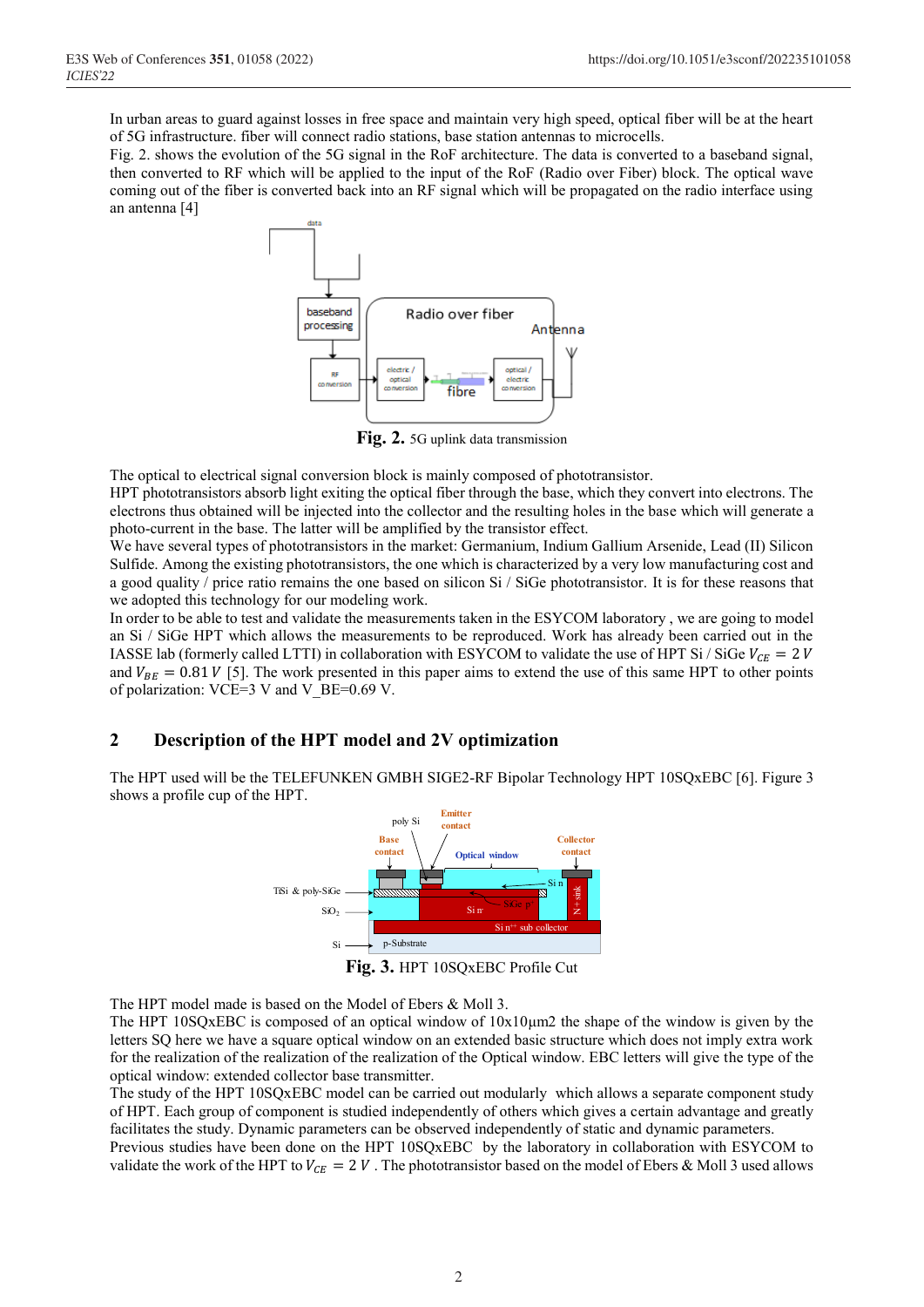to model the HPT 2V. Each new polarization point requires an adaptation of the values of the different parameters of the HPT. We will define a model that will operate on several polarization points.

For a given polarization point taking into account the propagation of the waves, we will consider the HPT 10SQxEBC as a quadrupole Fig. 4.



 **Fig. 4.** Representation of incident waves and reflected at access of a quadrupole

The parameter matrix will result from the relationships between the waves. The equation of parameters will write in the form:

$$
\begin{pmatrix} b_1 \\ b_2 \end{pmatrix} = \begin{bmatrix} S_{11} & S_{12} \\ S_{21} & S_{22} \end{bmatrix} \begin{pmatrix} a_1 \\ a_2 \end{pmatrix}
$$
\nThe study that will be carried out later will focus mainly around the coefficient of direct transmission commonly.

The study that will be carried out later will focus mainly around the coefficient of direct transmission commonly called gain.

$$
S_{21} = \frac{b_2}{a_1} \Big|_{a_2 = 0} \tag{2}
$$



Fig. 5 is composed of two curves we have the measurements not provided the ESYCOM laboratory in a circle we have superimposed the results of the modeling of the HPT in order to show the good agreement between the measurements and the simulations we have obtained after the different Optimizations of the modeling of the static part of the HPT. The contiguity of the simulations on the measurements allows us to deduce that the HPT is well modeled in the static mode. Figure 5 makes it possible to determine the polarization points of the HPT. For a polarization point in  $V_{CE} = 2V$  We will depend on the measures available choose the value of  $V_{BE} = 0.81V$ affected a modeling of the gain  $S_{21}$ 

Fig. 6 below shows the optimization of the modeling of parameter  $S_{21}$  which will represent the gain of the HPT at the polarization point  $V_{BE} = 0.81V$  and  $V_{CE} = 2V$  in functions of the measurements of the gain of the HPT.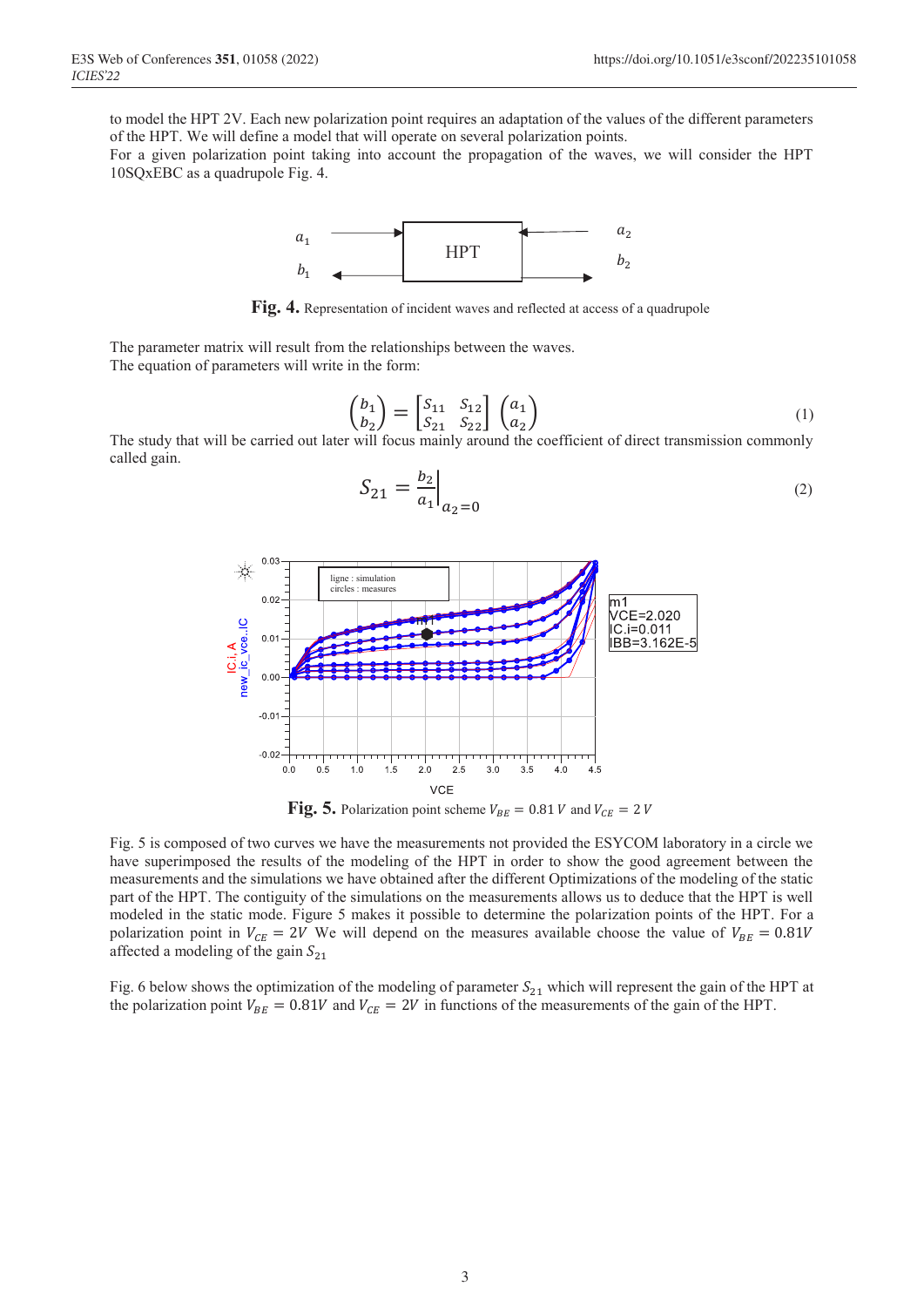

**Fig. 6.** Optimization of S parameters for a HPT 10SQxEBC  $V_{BE} = 0.81 V$  and  $V_{CE} = 2 V$ 

According to Fig. 6 representing the parameter  $S_{21}$ , We find that there is a very good correspondence between the measurement and modeling results which allows us to deduce that the HPT is well modeled in dynamic mode.

The work that is carried out later will be to tuner the parameters of the HPT in order to obtain the validity domain at the polarization point  $V_{BE} = 0.81 V$  and  $V_{CE} = 2 V$ .

Fig 7 shows the 10SQxEBC electrical diagram it is composed of an extended and active zone which forms the HPT of a substrate. The extended and active zone are constructed of ways that the study of static, optical and dynamic parameters can be differentiated. In this paper we are going focus on the dynamic parameters that will be introduced by the different junction and junction and broadcast capabilities:

Basic collector junction capacity:

$$
C_{jC} = \frac{C_{jC0}}{(1 - F_c)^{(m_C + 1)}} * \left[1 - F_c * (1 + m_C) + m_C \frac{V_{B'C'}}{V_d}\right]
$$
(3)

Basic transmitter junction capacity

$$
C_{jE} = \frac{C_{jE0}}{(1 - F_c)^{(m_E + 1)}} * \left[1 - F_c * (1 + m_E) + m_E \frac{V_B r_E'}{V_d}\right]
$$
(4)

Impact of depletion of the junction base-collector

$$
C_{dC} = \frac{\tau_R * I_S}{n_R * V_T * N_{qb}} * \left[ e^{\frac{V_B' C'}{n_R * V_T}} \right]
$$
\n<sup>(5)</sup>

Ability to deplete the base transmitter junction

$$
C_{dE} = \frac{\tau_{F} * I_S}{n_F * V_T * N_{qb}} * \left[ e^{\frac{V_B I_E I}{n_F * V_T}} \right]
$$
\n
$$
\tag{6}
$$

Capacities guarded the same expressions in the extended field "e" that in the active field "A".

with:  $V_T$  thermal voltage, C<sub>jX0</sub> capacity for a  $V_{B'X'}=0$  V,  $V_{B'X'}$  the internal potential of the junction,  $m_X$  is an adjustment factor, V<sub>d</sub> is the diffusion potential, Fc point where the linearization of the function begins, nF and nR the coefficients of forward and reverse ideality, ideal transit time reverse  $\tau R$  et  $\tau_F$  ideal transit time forward,  $N_{ab}$ factor of the load in the base and IS saturation current.



**Fig. 7.** Electrical representation of PTH 10SQxEBC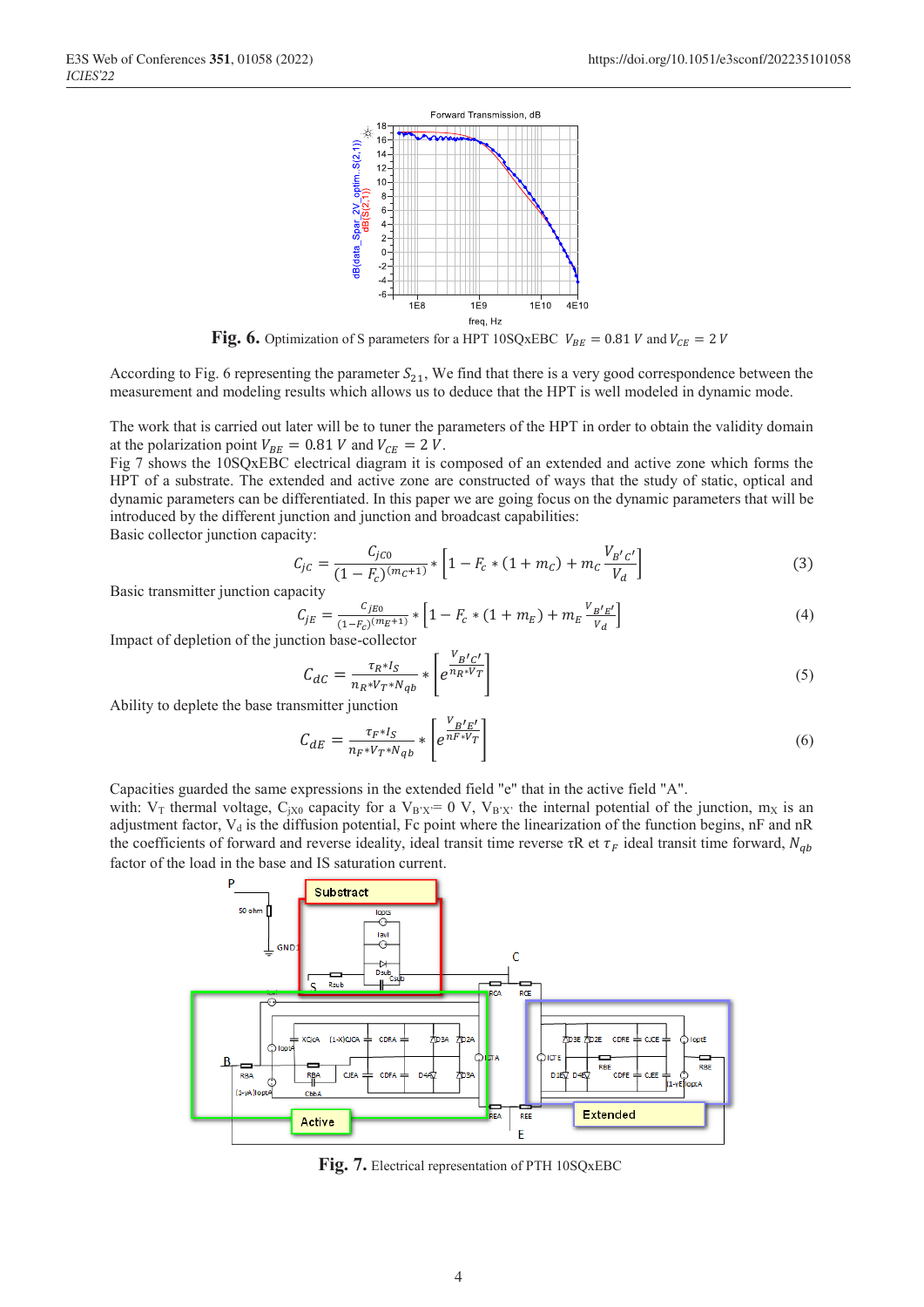# **3 Modelization HPT at 2V and 3V**

We will represent the measure obtained for the polarization point of  $V_{CE} = 3 V$  and  $V_{BE} = 0.69V$  on the curve that allows us to model the  $V_{CE} = 2 V$  and  $V_{BE} = 0.81 V$  one fig. 8.



**Fig. 8.** Modeling representation to 2V and 3V

Fig. 8 shows the gain  $S_{21}$  of the HPT on the polarization points 2V and 3V. Circle and Online Curves continues gives 2V HPT modeling. These two curves are obtained by focusing that on the 2V. Cross curve (measurements) and dash (simulation fixed) represents the gain  $S_{21}$  et 3 V Keeping the same capabilities values as for 2 V modeling. We observe a gap between measurements and simulation. We will solve this problem by optimizing the values of the components of our model so that it is operational at other polarization points.

We will start by manually tuning the dynamic parameters of the capabilities defined in equations 3 to 6 to 2V in order to frame the different parameters of the HPT 10SQxEBC.

Table 1 represents the values obtained after tuning of the various components by accepting a certain degree of freedom for the point of polarization 2V.

| <b>Symbole</b>   | min          | max         |
|------------------|--------------|-------------|
| $V_F(V)$         | 0.6485       | 0.9825      |
|                  | 0.6485       |             |
| M                | 0.294        | 0.803104    |
|                  | 0.294        |             |
| C <sub>jCO</sub> | $2.11e-018$  | 2.44003e-14 |
| X                | 0.35         | 1.00235     |
| $V_F(V)$         | 0.373607     | 0.822       |
| М                | 0.69792      | 0.773       |
| $C_{\text{IEO}}$ | 0.981831e-16 | 1.51145e-13 |

**TABLE 1.** Minimum and maximum value possible of dynamic parameters for  $V_{BE} = 0.81 V$  and  $V_{CE} = 2 V$ 

The objective is to supervise the different terms of the capacities that will allow us to always validate the functioning of HPT 10SQxEBC at  $V_{CE} = 2 V$  and  $V_{BE} = 0.81 V$ .

After framing the values of the parameters of the junction and diffusion capabilities. We will change the polarization point to VBE=0.69 V and VCE=3 V, Then optimize the junction and diffusion capacities while remaining in the validity range defined in Table 1. Finally we get Figure 9 that validates the operation of the phototransistor to  $V_{CE} = 2 V$ ,  $V_{BE} = 0.81 V$  and VBE=0.69 V, VCE=3 V.